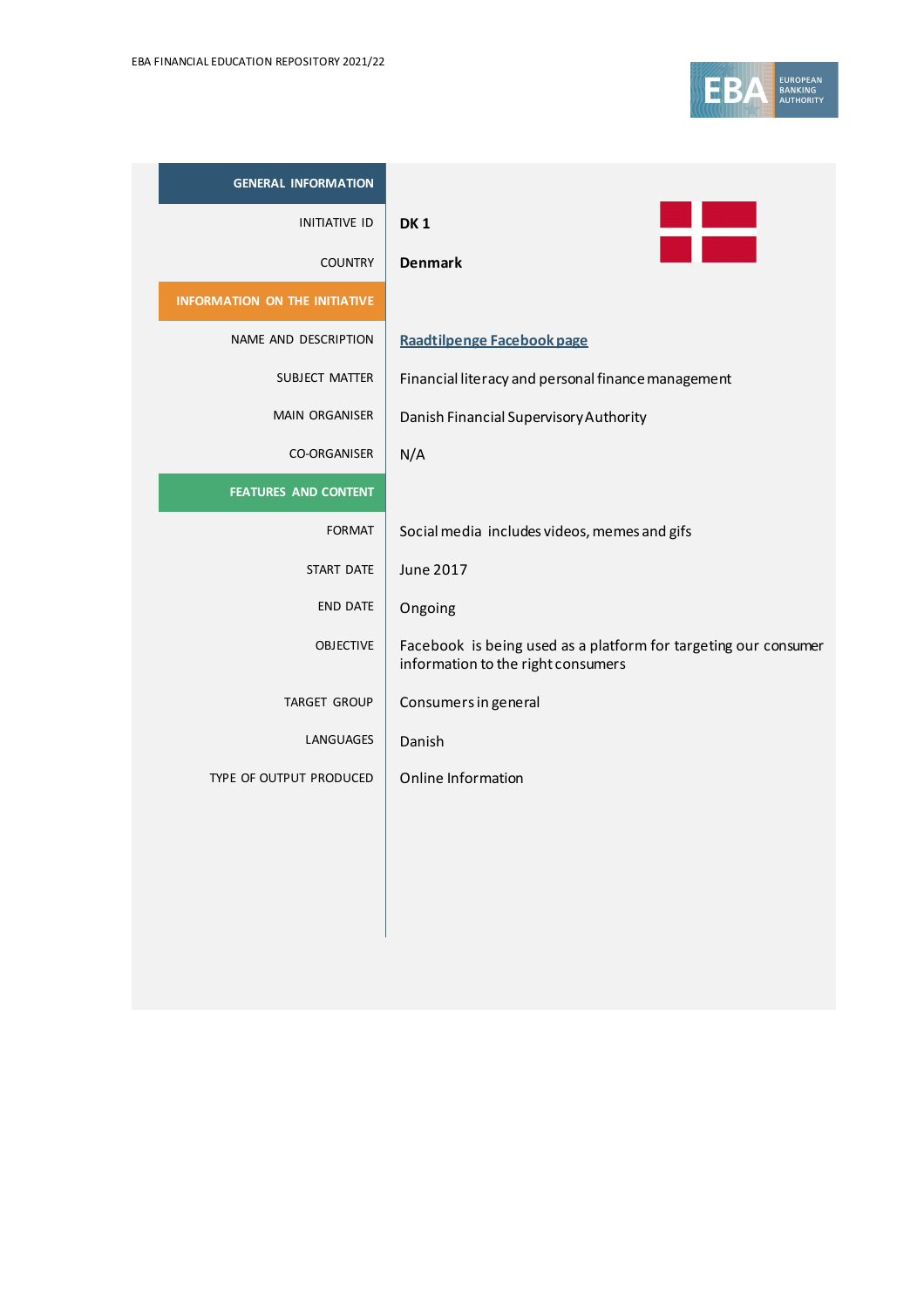

| <b>GENERAL INFORMATION</b>           |                                                                                                                                                                                |
|--------------------------------------|--------------------------------------------------------------------------------------------------------------------------------------------------------------------------------|
| <b>INITIATIVE ID</b>                 | DK <sub>2</sub>                                                                                                                                                                |
| <b>COUNTRY</b>                       | <b>Denmark</b>                                                                                                                                                                 |
| <b>INFORMATION ON THE INITIATIVE</b> |                                                                                                                                                                                |
| NAME AND DESCRIPTION                 | Paaroeven Facebook page                                                                                                                                                        |
| SUBJECT MATTER                       | Financial literacy and personal finance management                                                                                                                             |
| <b>MAIN ORGANISER</b>                | Danish Financial Supervisory Authority                                                                                                                                         |
| <b>CO-ORGANISER</b>                  | N/A                                                                                                                                                                            |
|                                      |                                                                                                                                                                                |
| <b>FEATURES AND CONTENT</b>          |                                                                                                                                                                                |
| <b>FORMAT</b>                        | Social media includes videos, memes and gifs                                                                                                                                   |
| START DATE                           | Started in 2011 but with a redesign in 2017                                                                                                                                    |
| <b>END DATE</b>                      | Ongoing                                                                                                                                                                        |
| <b>OBJECTIVE</b>                     | The Facebook page targets young people between 18 and 25 years.<br>It provides good advice, tips and information regarding spending,<br>savings, loans, insurance and budgets. |
| <b>TARGET GROUP</b>                  | Young people between 18-25                                                                                                                                                     |
| <b>LANGUAGES</b>                     | Danish                                                                                                                                                                         |
| TYPE OF OUTPUT PRODUCED              | Online Information                                                                                                                                                             |
|                                      |                                                                                                                                                                                |
|                                      |                                                                                                                                                                                |
|                                      |                                                                                                                                                                                |
|                                      |                                                                                                                                                                                |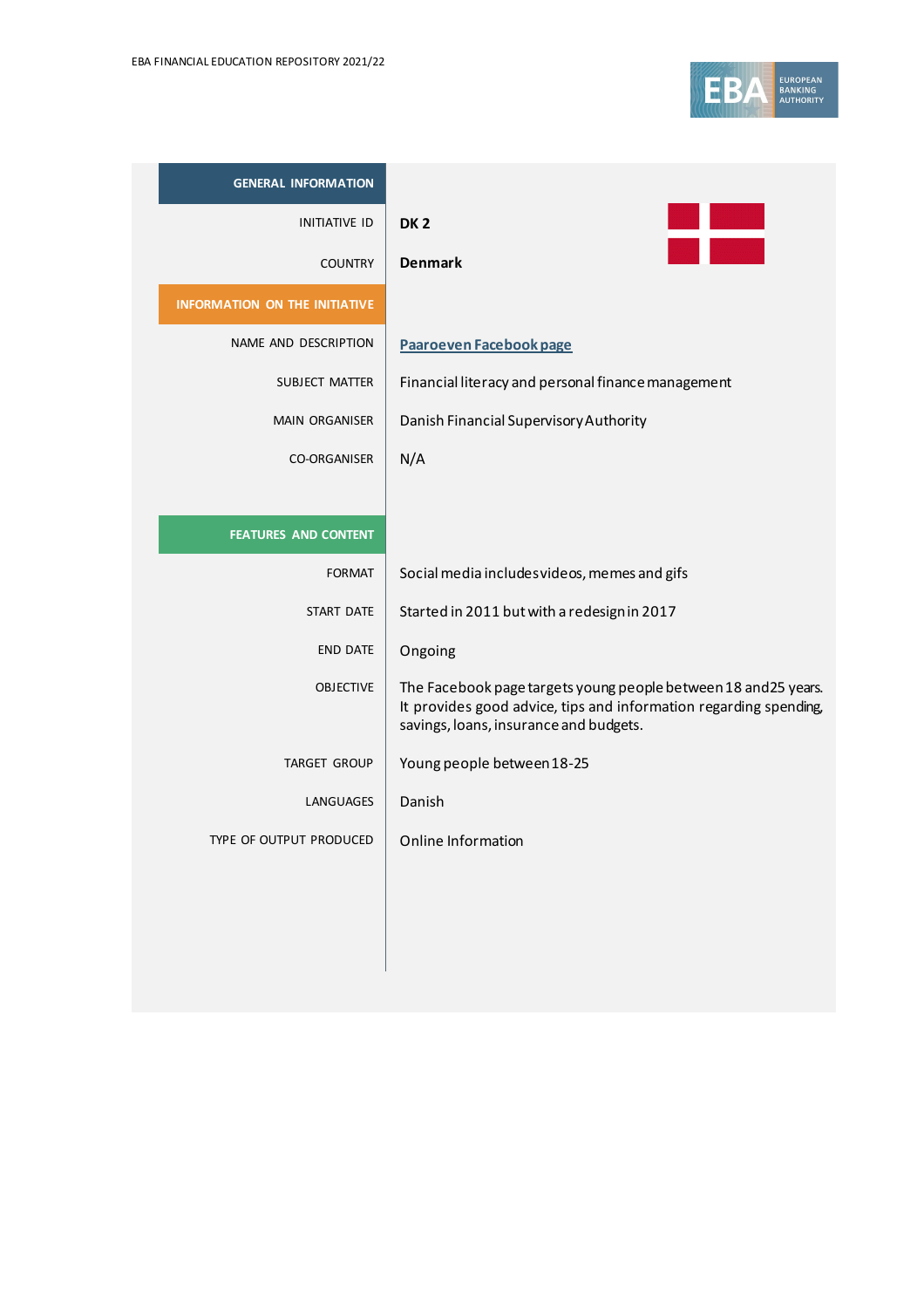

| <b>GENERAL INFORMATION</b>           |                                                                                                                                                                                                                                               |
|--------------------------------------|-----------------------------------------------------------------------------------------------------------------------------------------------------------------------------------------------------------------------------------------------|
| <b>INITIATIVE ID</b>                 | DK <sub>3</sub>                                                                                                                                                                                                                               |
| <b>COUNTRY</b>                       | <b>Denmark</b>                                                                                                                                                                                                                                |
| <b>INFORMATION ON THE INITIATIVE</b> |                                                                                                                                                                                                                                               |
| NAME AND DESCRIPTION                 | 'All by myself' podcast by Fries before guys                                                                                                                                                                                                  |
| SUBJECT MATTER                       | Financial literacy and personal finance management                                                                                                                                                                                            |
| <b>MAIN ORGANISER</b>                | Danish Financial Supervisory Authority                                                                                                                                                                                                        |
| <b>CO-ORGANISER</b>                  | N/A                                                                                                                                                                                                                                           |
|                                      |                                                                                                                                                                                                                                               |
| <b>FEATURES AND CONTENT</b>          |                                                                                                                                                                                                                                               |
| <b>FORMAT</b>                        | Social media includes videos and podcast                                                                                                                                                                                                      |
| START DATE                           | 06 September 2019                                                                                                                                                                                                                             |
| <b>END DATE</b>                      | 24 September 2019                                                                                                                                                                                                                             |
| <b>OBJECTIVE</b>                     | To promote the budget app Lommebudget and encourage a<br>collaboration with the podcast 'Fries before guys'. The idea was to<br>talk about money, spending and budgets, and how you can use the<br>app to be on track with your own finances. |
| <b>TARGET GROUP</b>                  | Young people between 18 and 25 years                                                                                                                                                                                                          |
| LANGUAGES                            | Danish                                                                                                                                                                                                                                        |
| TYPE OF OUTPUT PRODUCED              | Podcast, Instagram, Facebook                                                                                                                                                                                                                  |
|                                      |                                                                                                                                                                                                                                               |
|                                      |                                                                                                                                                                                                                                               |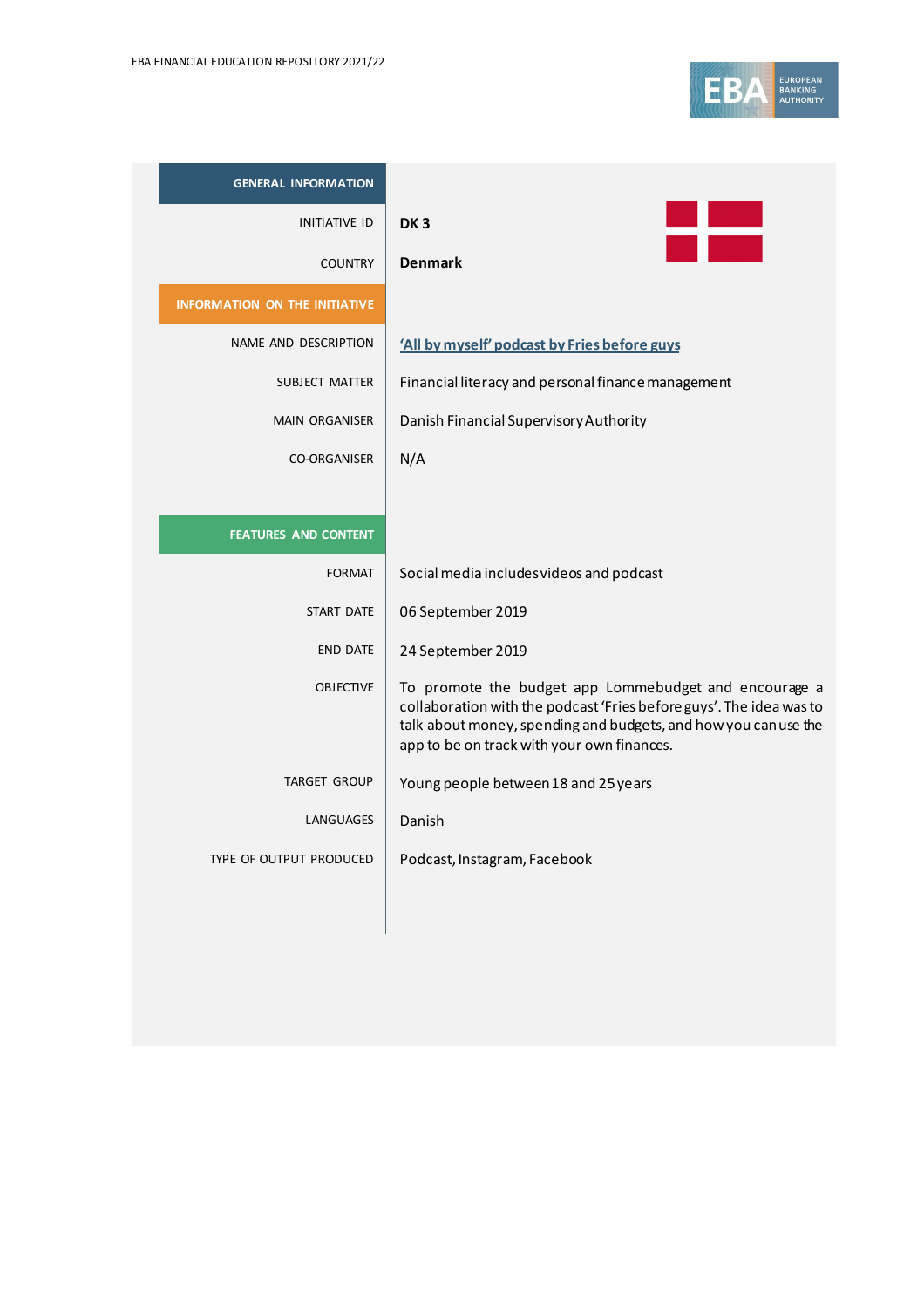

| <b>GENERAL INFORMATION</b>           |                                                                                                                                                                                                                                                                                                                                                                                                                                                                                                            |
|--------------------------------------|------------------------------------------------------------------------------------------------------------------------------------------------------------------------------------------------------------------------------------------------------------------------------------------------------------------------------------------------------------------------------------------------------------------------------------------------------------------------------------------------------------|
| INITIATIVE ID                        | DK4                                                                                                                                                                                                                                                                                                                                                                                                                                                                                                        |
| <b>COUNTRY</b>                       | <b>Denmark</b>                                                                                                                                                                                                                                                                                                                                                                                                                                                                                             |
| <b>INFORMATION ON THE INITIATIVE</b> |                                                                                                                                                                                                                                                                                                                                                                                                                                                                                                            |
| NAME AND DESCRIPTION                 | <b>Podcast "Stupid Money"</b>                                                                                                                                                                                                                                                                                                                                                                                                                                                                              |
| <b>SUBJECT MATTER</b>                | Financial literacy and personal finance management                                                                                                                                                                                                                                                                                                                                                                                                                                                         |
| <b>MAIN ORGANISER</b>                | Danish Financial Supervisory Authority                                                                                                                                                                                                                                                                                                                                                                                                                                                                     |
| <b>CO-ORGANISER</b>                  | N/A                                                                                                                                                                                                                                                                                                                                                                                                                                                                                                        |
| <b>FEATURES AND CONTENT</b>          |                                                                                                                                                                                                                                                                                                                                                                                                                                                                                                            |
| <b>FORMAT</b>                        | Social media                                                                                                                                                                                                                                                                                                                                                                                                                                                                                               |
|                                      | 4 podcast episodes was launched and we also made teaser videoes<br>on Facebook and Instagram to advertise for the podcast                                                                                                                                                                                                                                                                                                                                                                                  |
| START DATE                           | 01 November 2020                                                                                                                                                                                                                                                                                                                                                                                                                                                                                           |
| <b>END DATE</b>                      | Ongoing                                                                                                                                                                                                                                                                                                                                                                                                                                                                                                    |
| <b>OBJECTIVE</b>                     | We wanted to make a podcast where young people could talk about<br>there experience with spending "stupid" money. When you spend<br>money you don't actually have or that you wish you had spend<br>differently. We teamed up with a known radiohost and made 4<br>episodes with 4 young people who shared their own experiences.<br>The idea was to talk about money and spendig in a personal,<br>interesting and humorous way to show that we al spend "stupid"<br>money but that we also learn from it |
| TARGET GROUP                         | Young people between 18-25                                                                                                                                                                                                                                                                                                                                                                                                                                                                                 |
| PROMOTION CHANNELS                   | N/A                                                                                                                                                                                                                                                                                                                                                                                                                                                                                                        |
| LANGUAGES                            | Danish                                                                                                                                                                                                                                                                                                                                                                                                                                                                                                     |
| TYPE OF OUTPUT PRODUCED              | Podcast episodes, Instagram and Facebook post advertising the<br>podcast episodes                                                                                                                                                                                                                                                                                                                                                                                                                          |
| DIGITAL TOOLS<br>& TECHNOLOGY USED   | N/A                                                                                                                                                                                                                                                                                                                                                                                                                                                                                                        |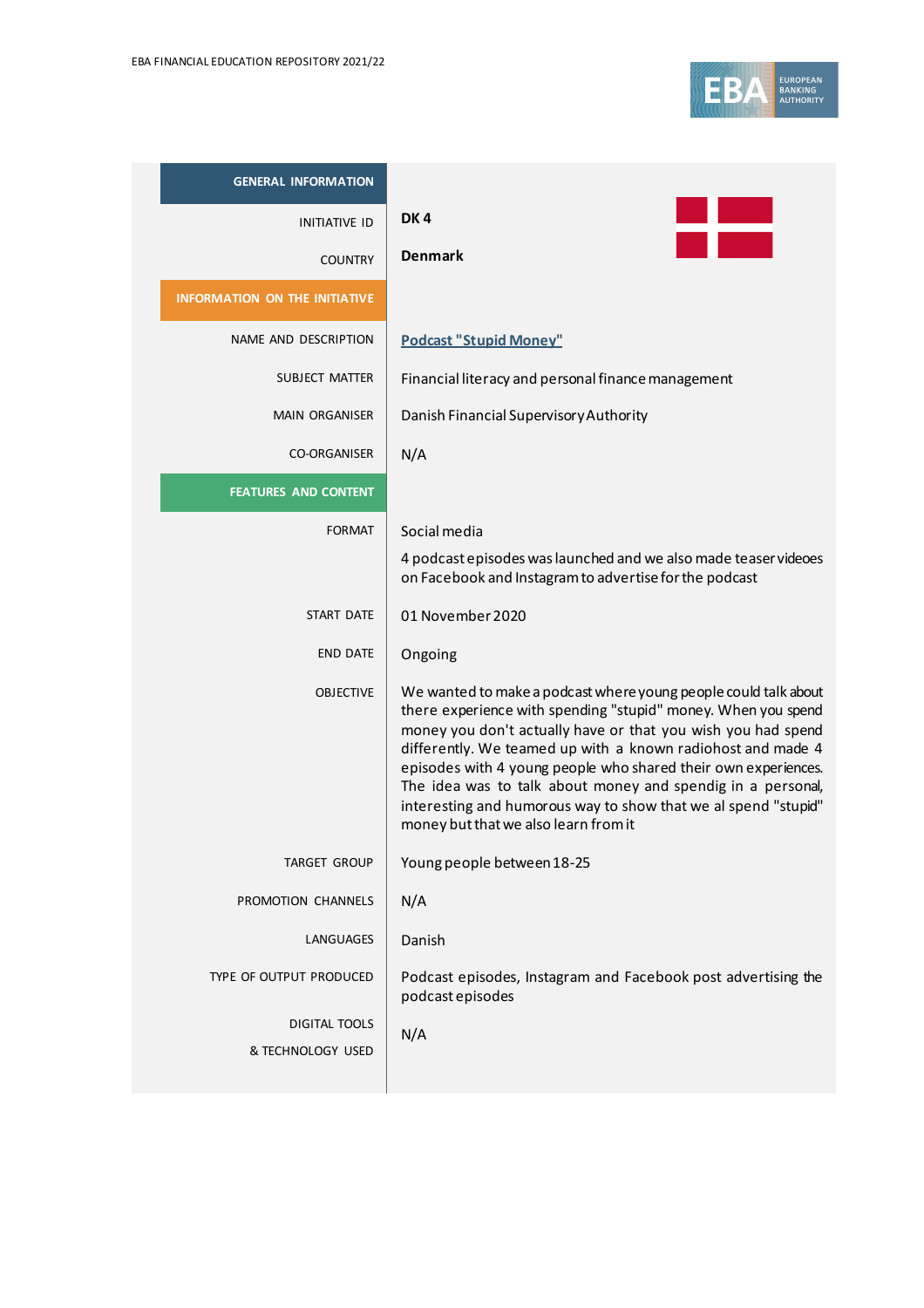| <b>GENERAL INFORMATION</b>           |                                                                                                                                                                                                                                                                                                                                        |
|--------------------------------------|----------------------------------------------------------------------------------------------------------------------------------------------------------------------------------------------------------------------------------------------------------------------------------------------------------------------------------------|
| <b>INITIATIVE ID</b>                 | DK <sub>5</sub>                                                                                                                                                                                                                                                                                                                        |
| <b>COUNTRY</b>                       | <b>Denmark</b>                                                                                                                                                                                                                                                                                                                         |
| <b>INFORMATION ON THE INITIATIVE</b> |                                                                                                                                                                                                                                                                                                                                        |
| NAME AND DESCRIPTION                 | 7 steps to a healthy personal finance                                                                                                                                                                                                                                                                                                  |
| <b>SUBJECT MATTER</b>                | Financial literacy and personal finance management                                                                                                                                                                                                                                                                                     |
| <b>MAIN ORGANISER</b>                | Danish Financial Supervisory Authority                                                                                                                                                                                                                                                                                                 |
| <b>CO-ORGANISER</b>                  | N/A                                                                                                                                                                                                                                                                                                                                    |
| <b>FEATURES AND CONTENT</b>          |                                                                                                                                                                                                                                                                                                                                        |
| <b>FORMAT</b>                        | Website, online tools and videoes                                                                                                                                                                                                                                                                                                      |
| <b>START DATE</b>                    | January 2019                                                                                                                                                                                                                                                                                                                           |
| <b>END DATE</b>                      | Ongoing                                                                                                                                                                                                                                                                                                                                |
| <b>OBJECTIVE</b>                     | We wanted to create a collection of rule of thump advice for those<br>consumers that werent interested in how to use financial products,<br>but instead could want easy advice on how to create and maintain<br>a healthy personal finance. And we wanted to use the insights of<br>behavioural economics to create the rules of thumb |
| <b>TARGET GROUP</b>                  | Consumers in general                                                                                                                                                                                                                                                                                                                   |
| PROMOTION CHANNELS                   | Website, Facebook, Instagram                                                                                                                                                                                                                                                                                                           |
| LANGUAGES                            | Danish                                                                                                                                                                                                                                                                                                                                 |
| TYPE OF OUTPUT PRODUCED              | Online information                                                                                                                                                                                                                                                                                                                     |
| <b>DIGITAL TOOLS</b>                 | N/A                                                                                                                                                                                                                                                                                                                                    |
| & TECHNOLOGY USED                    |                                                                                                                                                                                                                                                                                                                                        |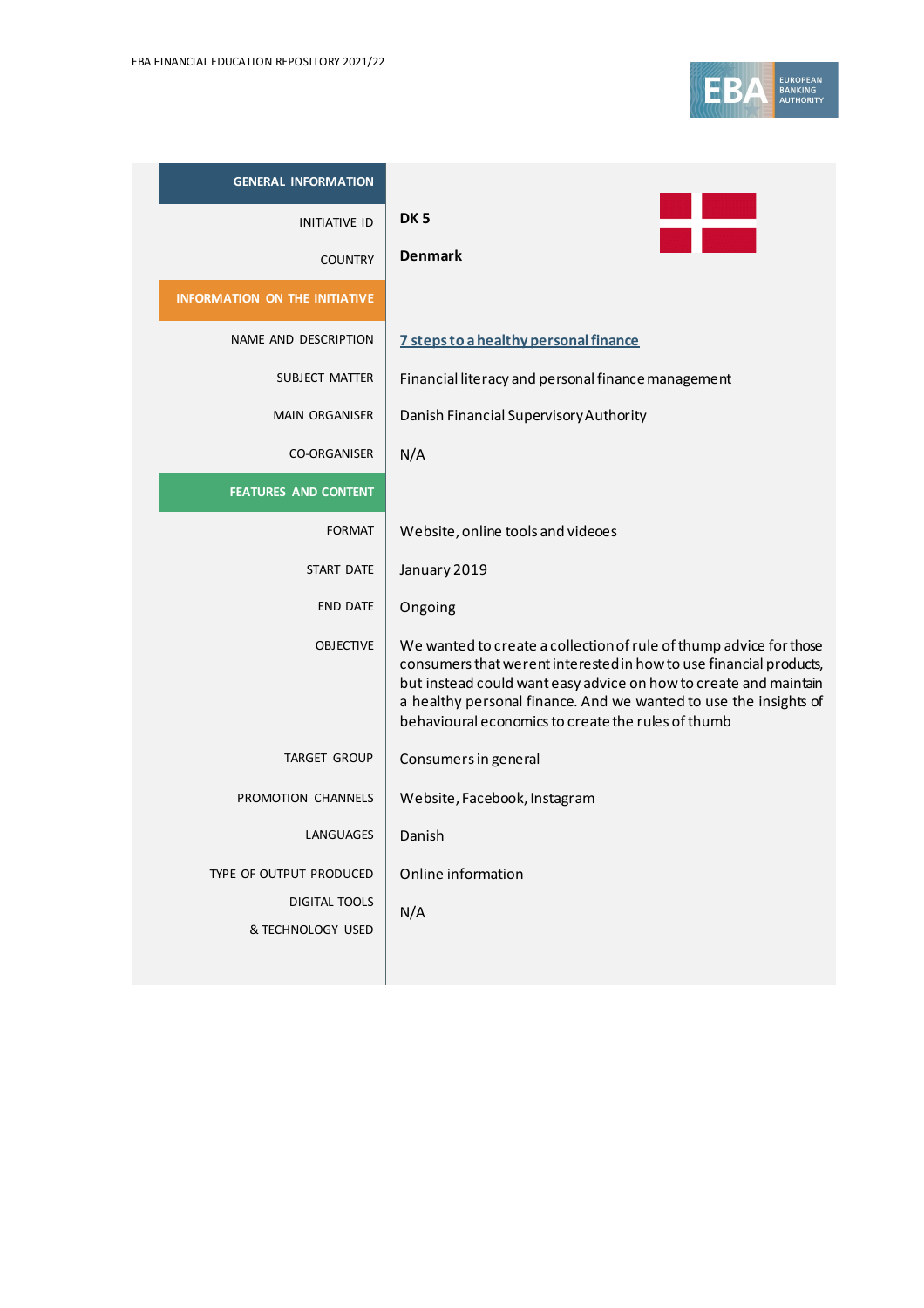| <b>GENERAL INFORMATION</b>           |                                                                                                                                                                                                                                                                                                                                                                                         |
|--------------------------------------|-----------------------------------------------------------------------------------------------------------------------------------------------------------------------------------------------------------------------------------------------------------------------------------------------------------------------------------------------------------------------------------------|
| <b>INITIATIVE ID</b>                 | DK <sub>6</sub>                                                                                                                                                                                                                                                                                                                                                                         |
| <b>COUNTRY</b>                       | <b>Denmark</b>                                                                                                                                                                                                                                                                                                                                                                          |
| <b>INFORMATION ON THE INITIATIVE</b> |                                                                                                                                                                                                                                                                                                                                                                                         |
| NAME AND DESCRIPTION                 | <b>Budget app Lommebudget</b>                                                                                                                                                                                                                                                                                                                                                           |
| SUBJECT MATTER                       | Financial literacy and personal finance management                                                                                                                                                                                                                                                                                                                                      |
| <b>MAIN ORGANISER</b>                | Danish Financial Supervisory Authority                                                                                                                                                                                                                                                                                                                                                  |
| <b>CO-ORGANISER</b>                  | N/A                                                                                                                                                                                                                                                                                                                                                                                     |
| <b>FEATURES AND CONTENT</b>          |                                                                                                                                                                                                                                                                                                                                                                                         |
| <b>FORMAT</b>                        | App                                                                                                                                                                                                                                                                                                                                                                                     |
| START DATE                           | 01 January 2014                                                                                                                                                                                                                                                                                                                                                                         |
| <b>END DATE</b>                      | Ongoing                                                                                                                                                                                                                                                                                                                                                                                 |
|                                      | We are planning a new relase of the app with new design and new<br>functionality in January 2022.                                                                                                                                                                                                                                                                                       |
| <b>OBJECTIVE</b>                     | We wanted to make a simple budget app based on behavioural<br>economics insights. The key is that when you spend money you have<br>to type it into the app, and then it will give you an overview over<br>how you spend your money. When you have to type in all your<br>spendings you become more conscious about your spendings. The<br>app helps you to keep track on your spendings |
| <b>TARGET GROUP</b>                  | Consumers in general                                                                                                                                                                                                                                                                                                                                                                    |
| PROMOTION CHANNELS                   | Website, Facebook, Instagram                                                                                                                                                                                                                                                                                                                                                            |
| LANGUAGES                            | Danish                                                                                                                                                                                                                                                                                                                                                                                  |
| TYPE OF OUTPUT PRODUCED              | App avaiable in App Store and Google Play                                                                                                                                                                                                                                                                                                                                               |
| DIGITAL TOOLS<br>& TECHNOLOGY USED   | N/A                                                                                                                                                                                                                                                                                                                                                                                     |
|                                      |                                                                                                                                                                                                                                                                                                                                                                                         |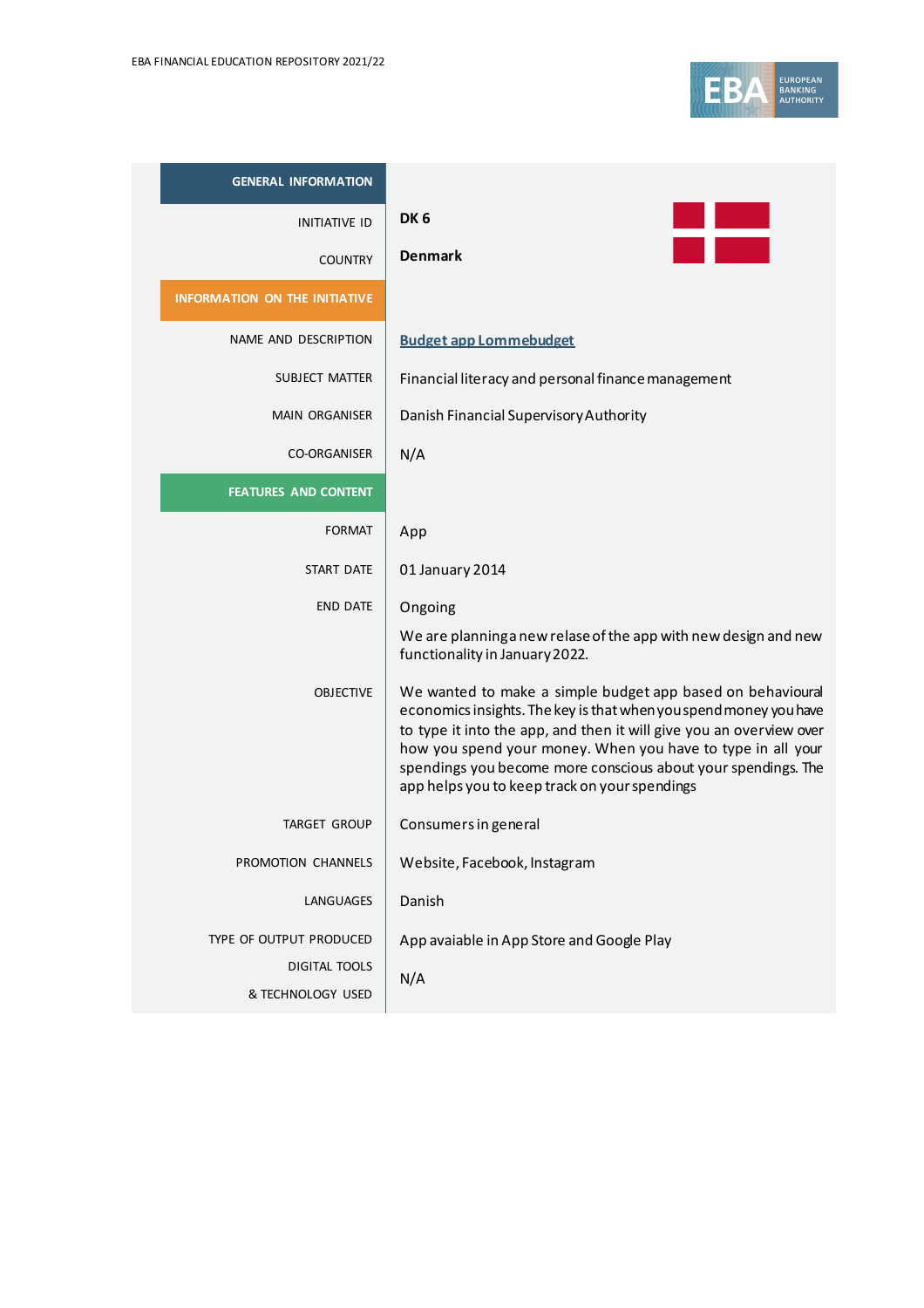

| <b>GENERAL INFORMATION</b>                                           |                                                                                                                                                                                                                                                   |
|----------------------------------------------------------------------|---------------------------------------------------------------------------------------------------------------------------------------------------------------------------------------------------------------------------------------------------|
| <b>INITIATIVE ID</b>                                                 | DK <sub>7</sub><br>in Estado<br>Militêra                                                                                                                                                                                                          |
| <b>COUNTRY</b>                                                       | <b>Denmark</b>                                                                                                                                                                                                                                    |
| <b>INFORMATION ON THE INITIATIVE</b>                                 |                                                                                                                                                                                                                                                   |
| NAME AND DESCRIPTION                                                 | General warnings regarding crypto currency<br>The Danish FSA do not advice consumers to invest in crypto assets.<br>On their consumer website www.raadtilpenge.dk is given good<br>advice if you are thinking about investing in crypto currency. |
| SUBJECT MATTER                                                       | Investment products/services                                                                                                                                                                                                                      |
| <b>MAIN ORGANISER</b>                                                | Danish Financial Supervisory Authority                                                                                                                                                                                                            |
| <b>CO-ORGANISER</b>                                                  | N/A                                                                                                                                                                                                                                               |
| <b>FEATURES AND CONTENT</b>                                          |                                                                                                                                                                                                                                                   |
| <b>FORMAT</b>                                                        | Website                                                                                                                                                                                                                                           |
| <b>START DATE</b>                                                    | October 2021                                                                                                                                                                                                                                      |
| <b>END DATE</b>                                                      | Ongoing                                                                                                                                                                                                                                           |
| <b>OBJECTIVE</b>                                                     | Warning and helping consumers                                                                                                                                                                                                                     |
| <b>TARGET GROUP</b>                                                  | Consumers in general                                                                                                                                                                                                                              |
| PROMOTION CHANNELS                                                   | Website, Facebook, Instagram                                                                                                                                                                                                                      |
| LANGUAGES                                                            | Danish                                                                                                                                                                                                                                            |
| TYPE OF OUTPUT PRODUCED<br><b>DIGITAL TOOLS</b><br>& TECHNOLOGY USED | Online information<br>Used Facebook and Instagram to communicate the advice                                                                                                                                                                       |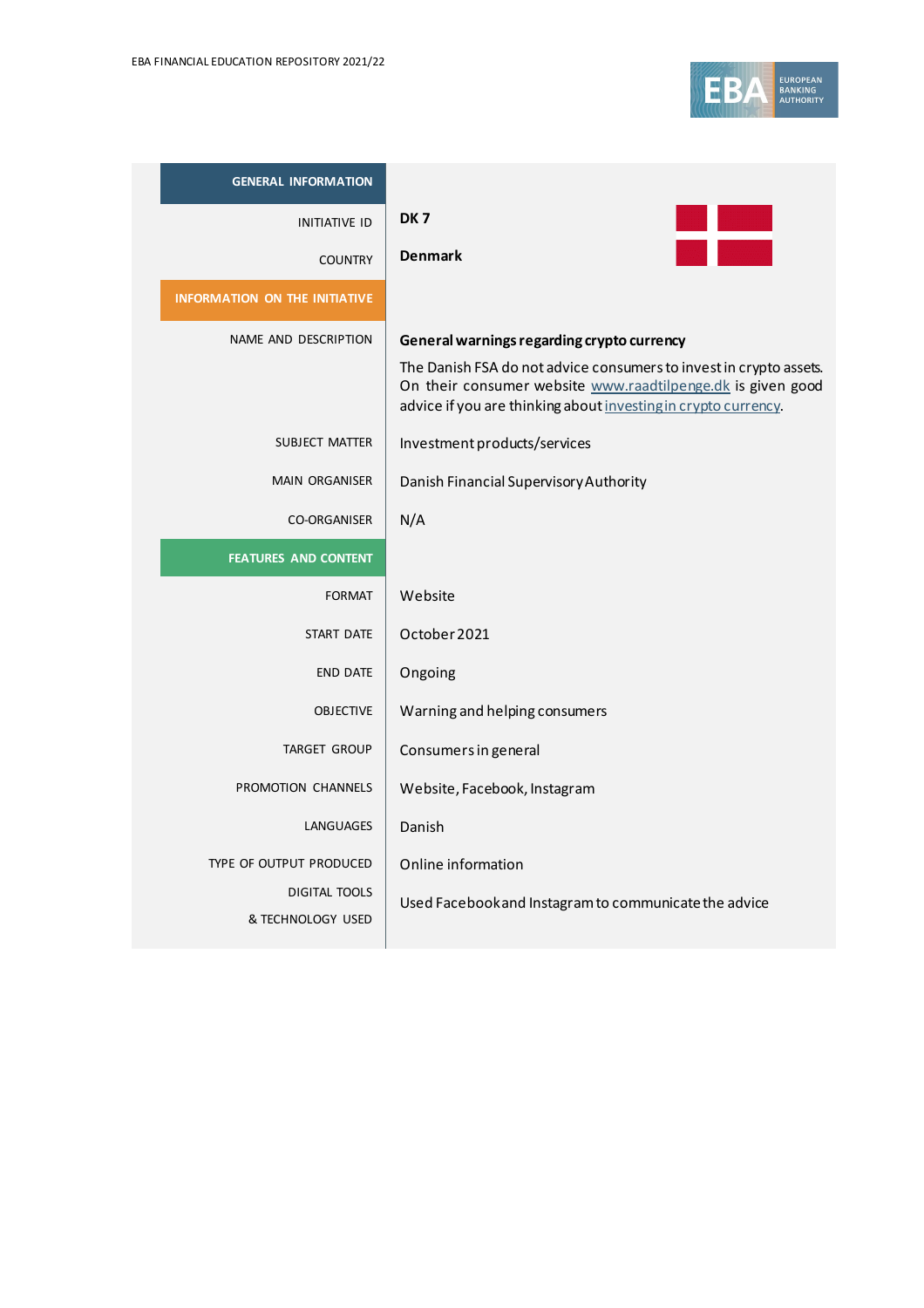

| <b>GENERAL INFORMATION</b>                                           |                                                                                                                                                                                         |
|----------------------------------------------------------------------|-----------------------------------------------------------------------------------------------------------------------------------------------------------------------------------------|
| <b>INITIATIVE ID</b>                                                 | DK <sub>8</sub>                                                                                                                                                                         |
| <b>COUNTRY</b>                                                       | <b>Denmark</b>                                                                                                                                                                          |
| <b>INFORMATION ON THE INITIATIVE</b>                                 |                                                                                                                                                                                         |
| NAME AND DESCRIPTION                                                 | Advice on how to avoid digital scam<br>On The Danish FSA consumer website www.raadtilpenge.dk is<br>provided good advice to the consumers on how to avoid digital<br>scam and phishing. |
| <b>SUBJECT MATTER</b>                                                | Digital scam/phishing/fake investments                                                                                                                                                  |
| <b>MAIN ORGANISER</b>                                                | Danish Financial Supervisory Authority                                                                                                                                                  |
| <b>CO-ORGANISER</b>                                                  | N/A                                                                                                                                                                                     |
| <b>FEATURES AND CONTENT</b>                                          |                                                                                                                                                                                         |
| <b>FORMAT</b>                                                        | Website                                                                                                                                                                                 |
| <b>START DATE</b>                                                    | <b>March 2020</b>                                                                                                                                                                       |
| <b>END DATE</b>                                                      | Ongoing                                                                                                                                                                                 |
| <b>OBJECTIVE</b>                                                     | Warning and helping consumers                                                                                                                                                           |
| <b>TARGET GROUP</b>                                                  | Consumers in general                                                                                                                                                                    |
| PROMOTION CHANNELS                                                   | Website, Facebook, Instagram                                                                                                                                                            |
| LANGUAGES                                                            | Danish                                                                                                                                                                                  |
| TYPE OF OUTPUT PRODUCED<br><b>DIGITAL TOOLS</b><br>& TECHNOLOGY USED | Online information<br>Used Facebook and Instagram to communicate the advice                                                                                                             |